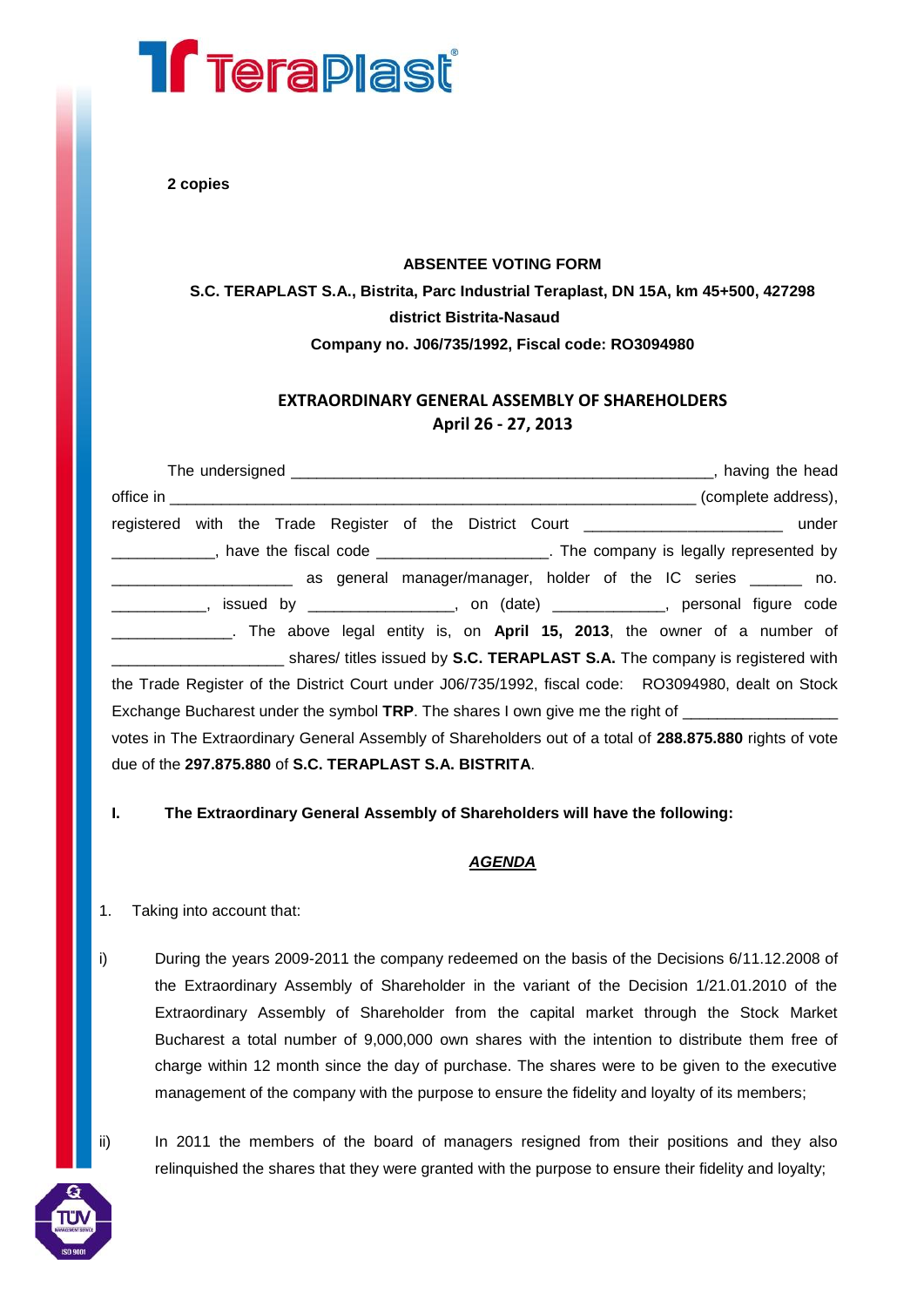iii) On the basis of the Decision 1 issued on March 14, 2013 on the basis of which they approved to cancel the 9,000,000 own shares redeemed from the market the Stock Market Bucharest, we submit for approval the following:

Decrease of the main from 29,787,588 lei to 28,887,588 lei followed by the cancellation in fact of the 9,000,000 own shares redeemed from the market the Stock Market Bucharest and re-entered into the portfolio of S.C. Teraplast S.A.

| <b>Affirmative</b> | <b>Negative</b> | <b>Abstain</b> |
|--------------------|-----------------|----------------|
|                    |                 |                |

2. To approve to finance the working capital for the accounting year 2013 by taking up new loans and the development of treasury and factoring instruments in compliance with art. 241 of Act 297 (capital market) and art.13 paragraph (2) b)/ b.13 of the actualized Memorandum of the Company.

| <b>Affirmative</b> | <b>Negative</b> | <b>Abstain</b> |
|--------------------|-----------------|----------------|
|                    |                 |                |

- 3. To authorize Mr. Alexandru Stanean, the Deputy General Manager and Mrs. Enikö-Edit Orban, the Financial Manager to carry out the following:
	- a) To negotiate, to agree, to conclude and to sign on behalf of S.C. TERAPLAST S.A. the loan /guarantee contracts/the addenda to the loan contract as well as any other accessory documents or instruments in connection with or referring to the credit contracts, warranty contracts or any other documents and they shall also complete any other forms, applications that could be necessary and useful for these bank transactions.
	- b) Should it be necessary to negotiate, to agree with and to sign on behalf of the company any addenda to the loan contracts, guarantee contracts and any other documents the company is part of, including the signing of other addenda to the mortgage contracts with the Bank, on the basis of which actualize the values of the contracts or documents that replace the commercial contracts the mortgaged claims arise from.
	- c) To carry out on behalf of the company any necessary forms so that the loan /guarantee contracts/the addenda to the loan contract as well as any other accessory documents or instruments are fully valid and binding on the Company.

| <b>Affirmative</b> | <b>Negative</b> | <b>Abstain</b> |
|--------------------|-----------------|----------------|
|                    |                 |                |

4. Ratification of the Decision 155 issued by the Board of Managers on March 04, 2013, on the basis of which they approved the following:

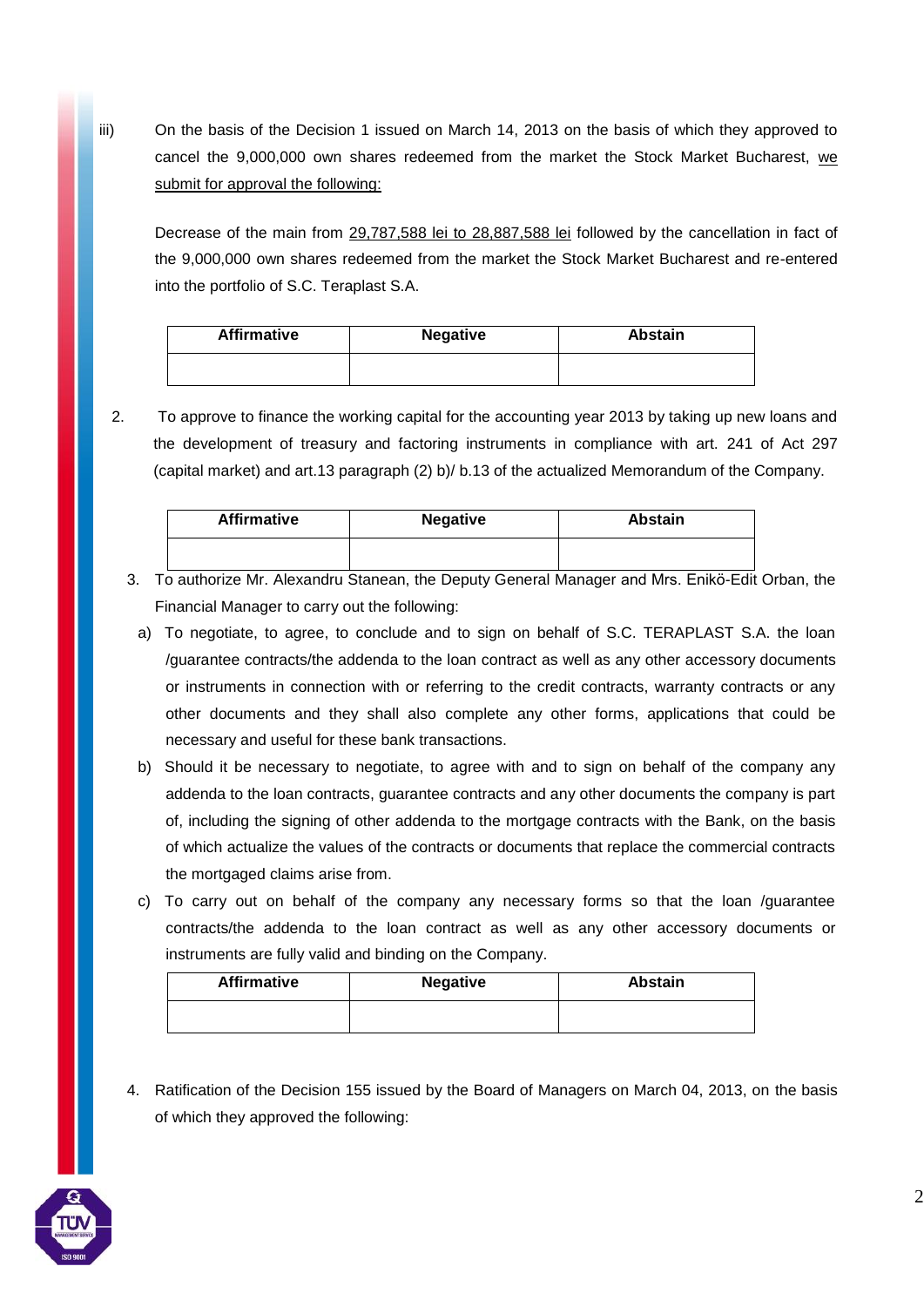- i) To maintain the same warrant structure as mentioned in the Decision 129 of the Board of Management dated December 16, 2011, the Decision 139 of the Board of Management dated June 13, 2012 and the Decision 147 of the Board of Management dated December 03, 2012 in compliance with the loan agreement 35/19.12.2012 with the BRD and the appertaining addenda with the notice that the values estimated for 2013 and cessed in favour of the BRD-GSG, to sign new contracts for 2013 or prolongation addenda with Teraplast customers, whose contracts were cessed in favour of the bank consequently to the cancellation of commercial relations with a part of the commercial partners cessed in favour of the BRD-GSG.
	- ii) To authorize Mr. Alexandru Stanean, Deputy General Manager and Mrs. Enikö-Edit Orban, Financial Manager of the Company for the following:
		- d) To negotiate, to agree, to conclude and to sign on behalf of S.C. TERAPLAST S.A. the loan /guarantee contracts/the addenda to the loan contracts as well as any other accessory documents or instruments in connection with or referring to the credit contracts, warranty contracts or any other documents and they shall also complete any other forms, applications that could be necessary and useful for the transactions concluded with the BRD-GSG.
		- e) If the case should be to negotiate, to convene, to conclude and to sign on behalf of the Company any addenda to the loan contracts, the guarantee contracts and any other documents the company is part of, including the execution of addenda to the movables mortgage concluded with the Bank on the basis of which the values of the contracts are actualized or commercial contracts from which the mortgaged claims arise of, are replaced.
		- f) To carry out on behalf of the company any necessary forms so that the loan /guarantee contracts/the addenda to the loan contract as well as any other accessory documents or instruments are fully valid and binding on the Company.

| <b>Affirmative</b> | <b>Negative</b> | <b>Abstain</b> |
|--------------------|-----------------|----------------|
|                    |                 |                |

5. To settle the registration date that serves to the identification of the shareholders on which the effects of the decisions taken by the Extraordinary General Assembly of the Shareholders will be transferred. The Board of Managers proposes May 13, 2013.

| <b>Affirmative</b> | <b>Negative</b> | <b>Abstain</b> |
|--------------------|-----------------|----------------|
|                    |                 |                |

6. To authorize the President of the Board of Managers to sign on behalf of all shareholders present at the meeting the Decision of the Extraordinary General Assembly of the Shareholders as well as the actualized Memorandum.

| <b>Affirmative</b> | <b>Negative</b> | <b>Abstain</b> |
|--------------------|-----------------|----------------|
|                    |                 |                |



3